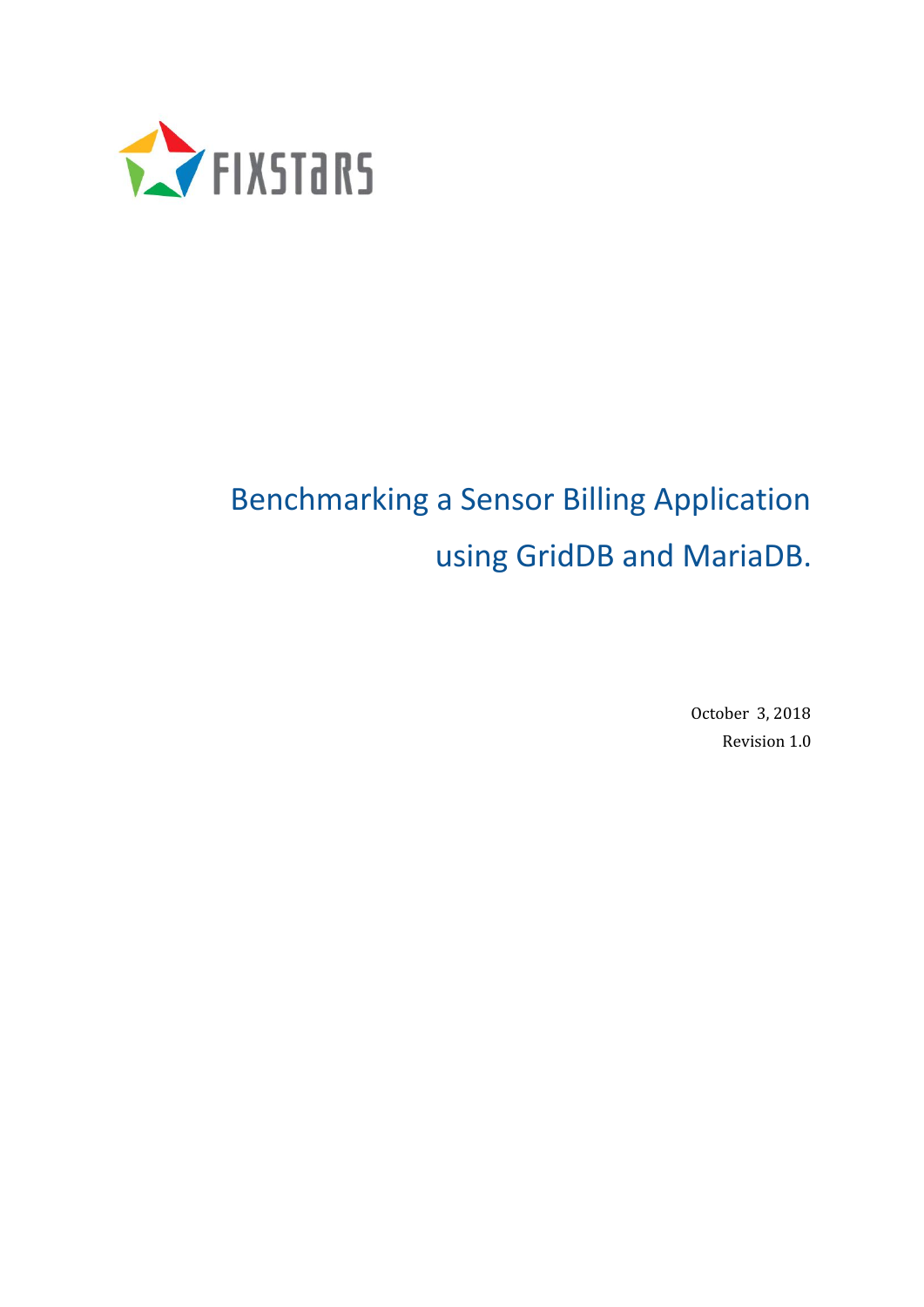# <span id="page-1-0"></span>**Table of Contents**

| <b>Table of Contents</b>           | $\boldsymbol{2}$ |
|------------------------------------|------------------|
| <b>Executive Summary</b>           | 3                |
| Introduction                       | 3                |
| <b>Environment</b>                 | 4                |
| <b>Azure Configuration</b>         | 4                |
| Software Version and Configuration | 4                |
| <b>Test Methodology</b>            | 5                |
| <b>Test Design</b>                 | 5                |
| GridDB Schema                      | 5                |
| SQL Schema                         | 6                |
| Methodology                        | 6                |
| <b>Benchmark Results</b>           | 7                |
| Ingest                             | 7                |
| Extract                            | 8                |
| <b>Resource Usage</b>              | 8                |
| Load Average                       | 9                |
| <b>Memory Usage</b>                | 10               |
| <b>Tabular Results</b>             | 11               |
| Conclusion                         | 12               |
| <b>Appendices</b>                  | 13               |
| SQL Schema                         | 13               |
| GridDB Schema                      | 14               |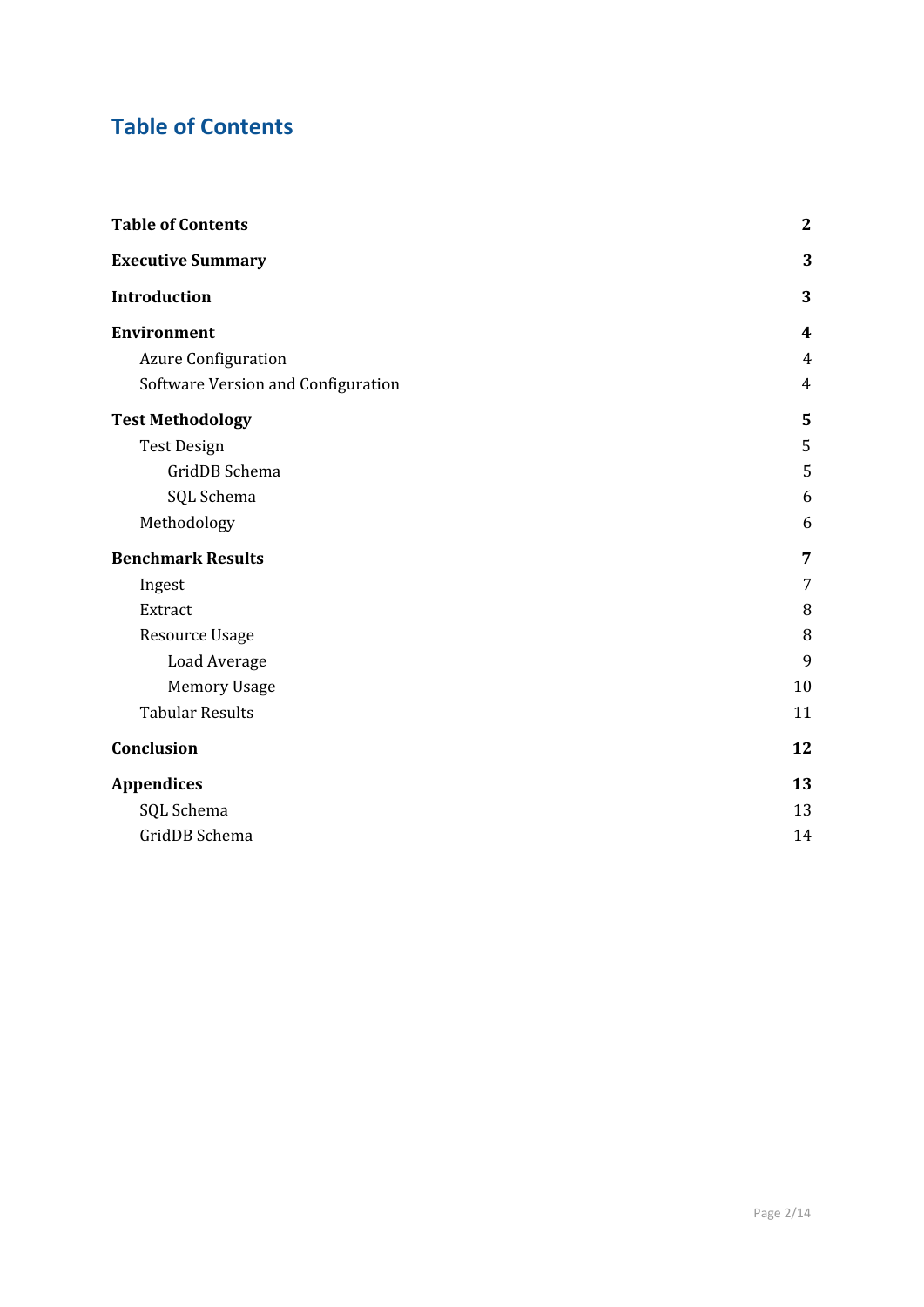### <span id="page-2-0"></span>**Executive Summary**

A common use case for GridDB is using sensor data to perform billing functions. This whitepaper builds a sample IoT billing application benchmark that can be used to compare the performance of GridDB against a relational database management system (RDBMS). MariaDB was chosen as the RDBMS due to its popularity and free and open source nature.

While relational databases have been the traditional choice for building such applications but as the results demonstrate, MariaDB's performance suffers as the number of records grow. One reason for this is that rather than storing all sensor read records in one table, GridDB utilizes containers. Each GridDB container only holds data for a particular device, which allows for improved and more consistent query times as the number of devices is increased.

# <span id="page-2-1"></span>**Introduction**

NoSQL databases were developed to overcome the performance and scalability issues that organizations faced as their datasets grew into the category of "BigData". It is exceedingly difficult for a typical relational database managed system (RDBMS) to scale out or to add additional computational nodes to increase performance. Instead, they require their administrators to scale up by adding more CPU cores and memory to their systems.

GridDB is developed by Toshiba Digital Solutions Corporation and can be used as an in-memory database, or as a hybrid composition. GridDB has many features, including a unique Key-Container model which may utilize any-key Collections or specialized TimeSeries containers.

MariaDB is a free and open source relational SQL database that is a derivative of MySQL. MySQL is the world's most popular $^{\rm 1}$  open source database and since it's introduction MariaDB has supplanted MySQL in many Linux distributions.

<sup>1</sup> https://db-engines.com/en/ranking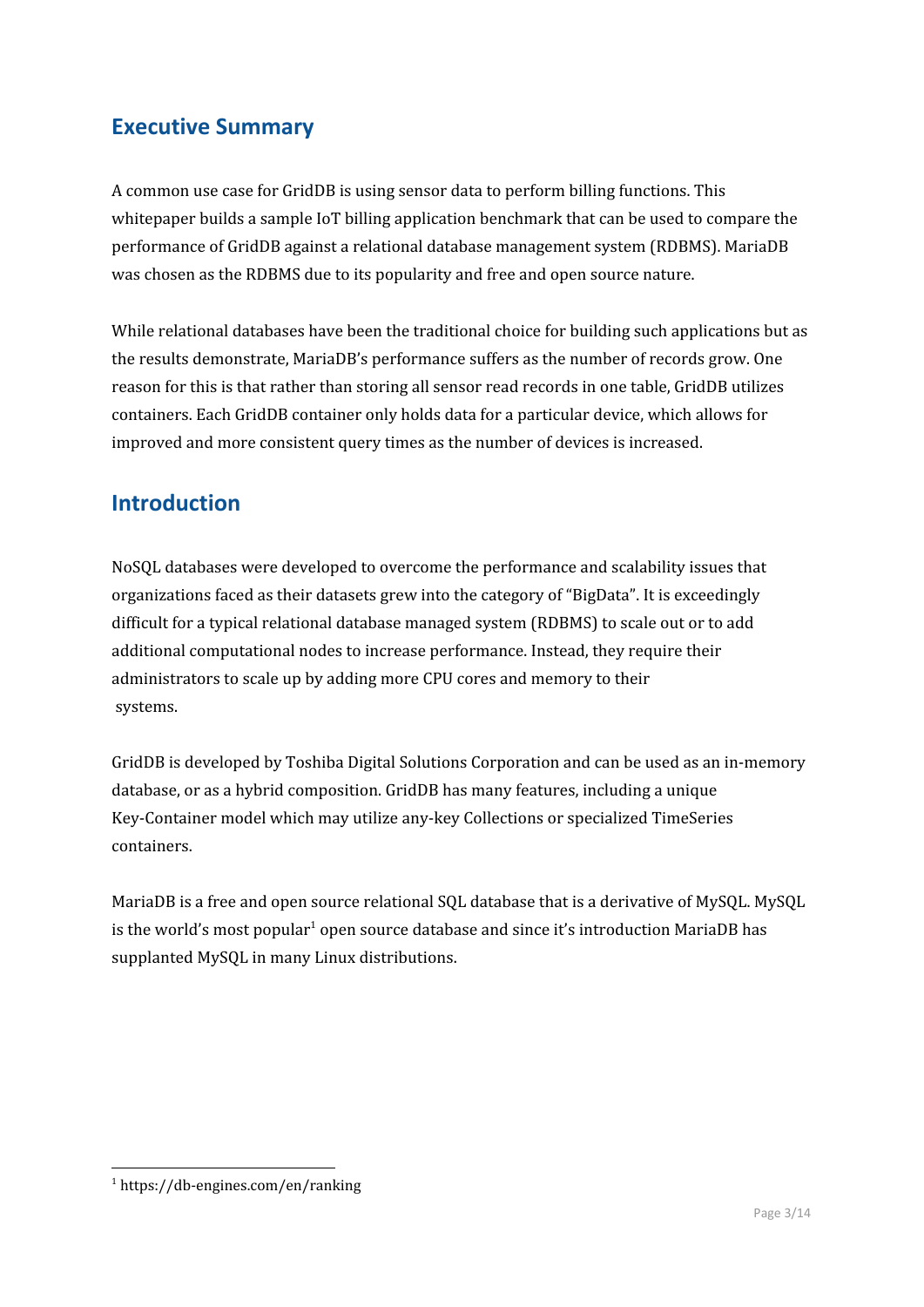### <span id="page-3-0"></span>**Environment**

### <span id="page-3-1"></span>**Azure Configuration**

The benchmarks were performed using Microsoft Azure virtual machines in the WestUS region. There is one database server, a B2ms instance and a mix of three B2ms and two A2 client instances.

The B2ms instances have dual core Intel(R) Xeon(R) E5-2673 v3 running at 2.40GHz and 4GB of memory while A2 instances have a dual -core Intel(R) Xeon(R) E5-2660 CPU and 3.5GB of memory.

### <span id="page-3-2"></span>**Software Version and Configuration**

All instances are based on the RogueWave Software CentOS 7.5 image using Java 1.8.0 update 181.

GridDB 4.0.0 Community Edition was installed on both Azure servers using RPM packages downloaded from [https://griddb.net.](http://griddb.net/) MariaDB version 5.5.56 was installed on the database server via CentOS's default YUM repositories. MySQL Connector 8.0.11 was used to create a JDBC connection to MariaDB.

GridDB was configured to have a storeMemoryLimit of 1024MB (the amount of memory it will use for cached data) and a concurrency level of 4. MariaDB used the default configuration with the exception of increasing the max\_connection\_count to 320.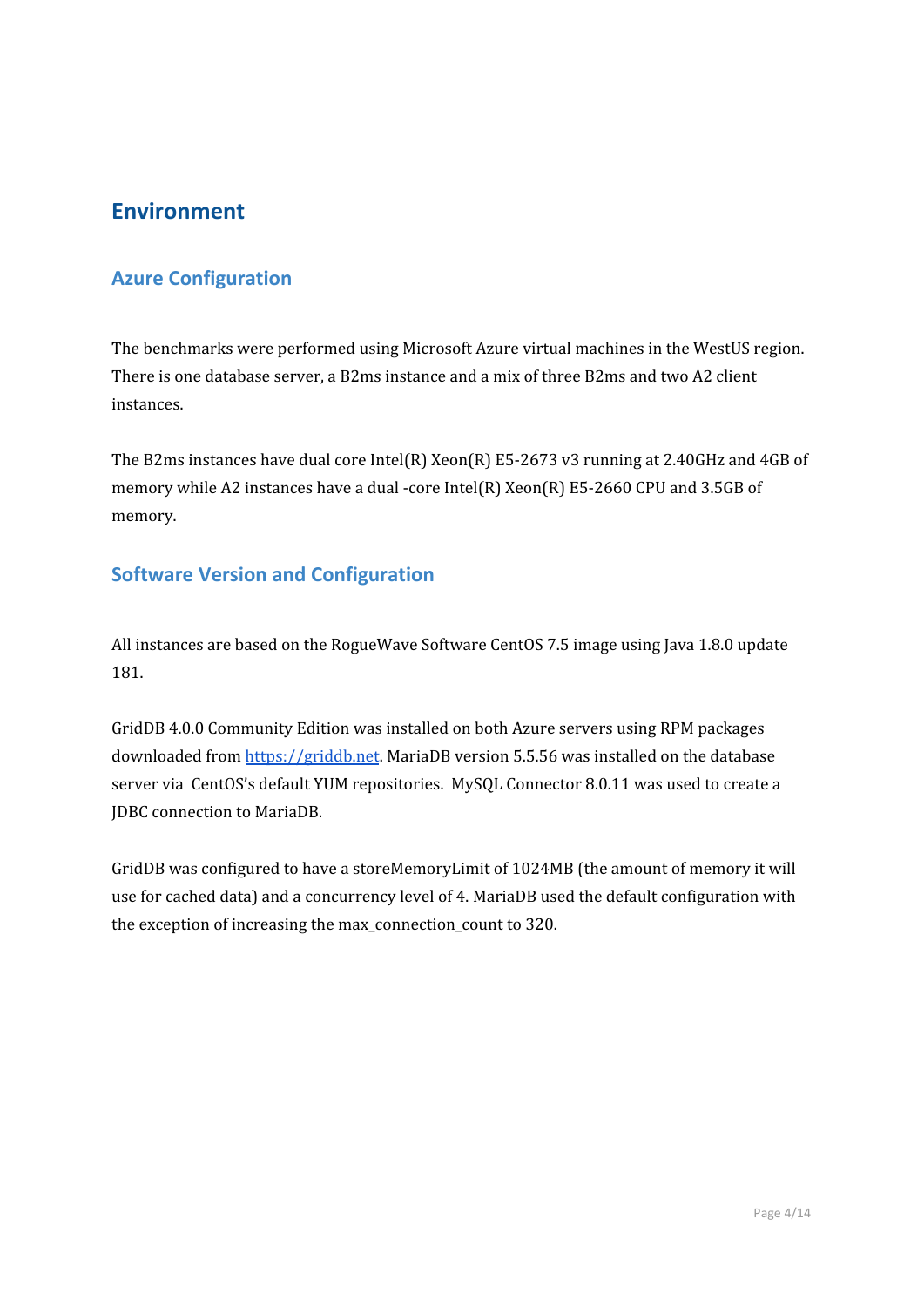# <span id="page-4-0"></span>**Test Methodology**

### <span id="page-4-1"></span>**Test Design**

The goal of this testing is to fairly compare GridDB and a relational database in a "real world use case" where sensor data is collected from IoT devices or other sources and in the second, an aggregation function is used to provide a billing amount.

The application has been separated into two test cases: the first testcase is a load or ingestion test that shows the performance of updating and writing new records to the database; the second test is an extraction or aggregation test which performs an aggregation on a subset of the data generated in the load phase.



The Ingest test performs the ingest operations as quickly as possible where each thread is responsible for one device. Each insert requires one update to METERS and one write to METER\_READS. The timestamp for each new record is incremented by one hour. One year of data (8760 records per device) is inserted in the ingestion phase and then one month (744 records) of data is aggregated for each device in the extraction test.

The benchmark application was implemented in Java and based on GridDB user feedback. We elected to ingest one year of data while performing monthly billing calculations.

#### <span id="page-4-2"></span>**GridDB Schema**

| <b>METERS</b>                                                                                                                                                                                                                     | METER READS \$(id)                                                                                                                                                                                                                                                   |
|-----------------------------------------------------------------------------------------------------------------------------------------------------------------------------------------------------------------------------------|----------------------------------------------------------------------------------------------------------------------------------------------------------------------------------------------------------------------------------------------------------------------|
| +@Rowkey long id<br>+string contact_name<br>+string email<br>+string number<br>+string description<br>+string address<br>+string city<br>+string state_province<br>+Timestamp last_reading<br>+float latitude<br>+float longitude | +@Rowkey Datetime timestamp<br>+double usage_since_read<br>+double usage_this_day<br>+double usage_this_hour<br>+double usage_this_week<br>+double usage_this_month<br>+double usage_this_year<br>+double all_time_usage<br>+long error_code_1<br>+long error_code_2 |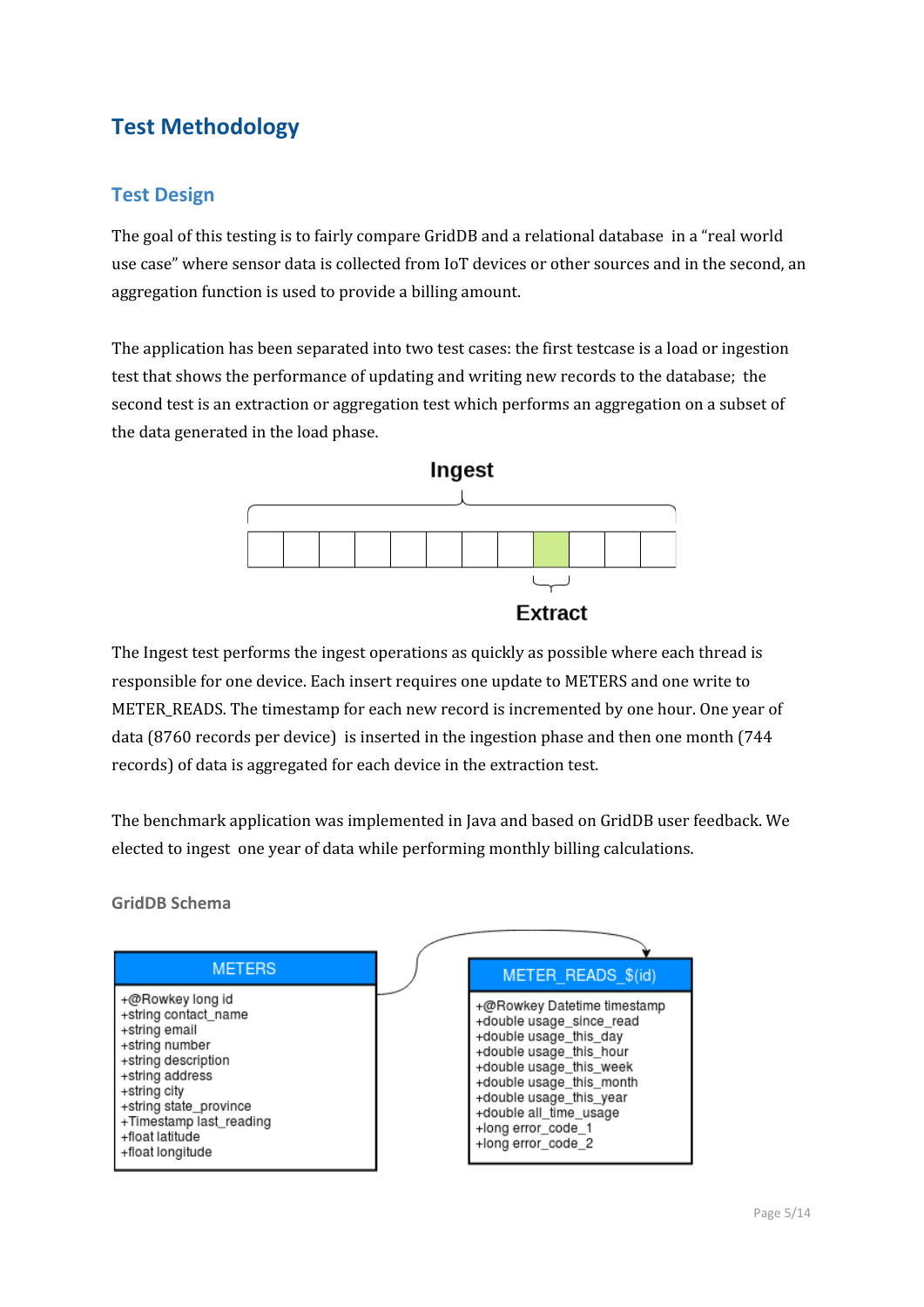#### <span id="page-5-0"></span>**SQL Schema**



### <span id="page-5-1"></span>**Methodology**

Since performance often fluctuates when running applications on cloud services such as Azure, each test was repeated three times.

The first test uses five instances for generating database operations with thirty-two threads per instance. This test should generate a year worth of data. Each thread is designed to insert records into the database as fast as possible, with the aim of inspecting the overall efficiency and performance times of that database for writing and updating records. This test was run three times, with the median of those three taken as the value.

Fixstars attempted to find optimal conditions during initial testing. While GridDB was relatively insensitive to both the number of hosts and number of threads, MariaDB's performance was optimized with 5 client nodes and 32 threads per node. It was also found that individual connections for every thread was faster for both GridDB and MariaDB versus having a shared connection shared between all threads.

For each test, the database server would first have its data deleted and was then restarted; this was done before the workload application was started concurrently on all of the client hosts. For the extractaction test, devices were both loaded and queried in batches of 160 (5 nodes X 32 threads) at a time.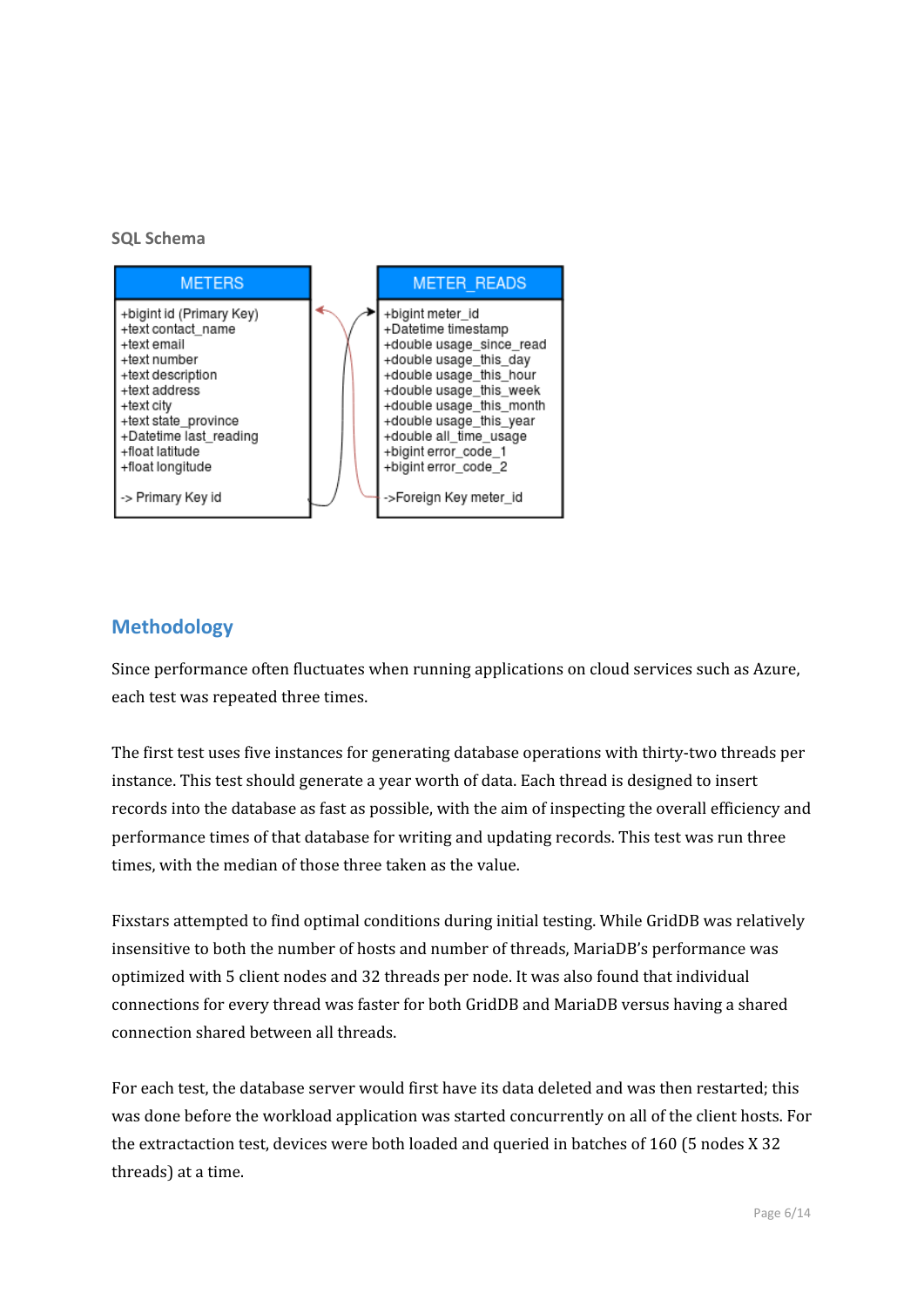### **Benchmark Results**

### <span id="page-6-0"></span>**Ingest**

The first test measured the number of updates per second that the database can write – where more is better. For each operation, the Meter record is updated (or added if it does not exist) and writes a new Meter\_Read record to the database. GridDB was able to process 31,916 operations per second, nearly thirteen times more than MariaDB's 2,423 operations per second.



# Ingest Operations Per Second (More is Better)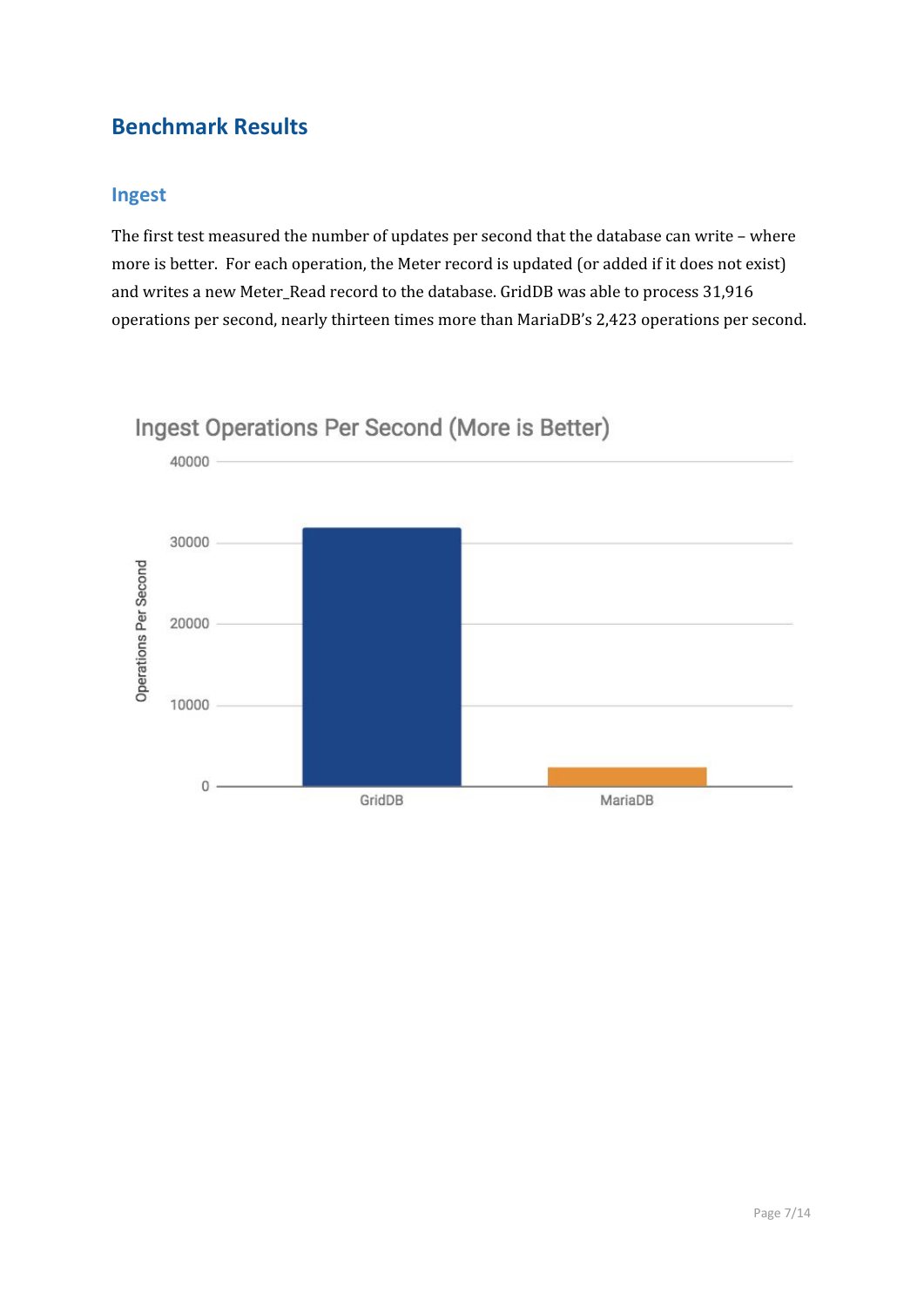### <span id="page-7-0"></span>**Extract**

The extract test measured the SUM-aggregation of one month's data for each device in the database, with data from both MariaDB and GridDB comparing how long it takes to run the query against one device. With 1600 devices, MariaDB takes roughly twice the time as compared to GridDB to perform the aggregation operation. As the number of devices increases, MariaDB's performance worsens while GridDB's remains consistent.



Average Milliseconds Per Billing Aggregation (Fewer is better)

### <span id="page-7-1"></span>**Resource Usage**

MariaDB has a higher Load<sup>2</sup> than GridDB while all tests are running and both databases use all available memory on the server while the GridDB client uses significantly less memory.

<sup>2</sup> Understand Linux Load Averages

<https://www.tecmint.com/understand-linux-load-averages-and-monitor-performance/>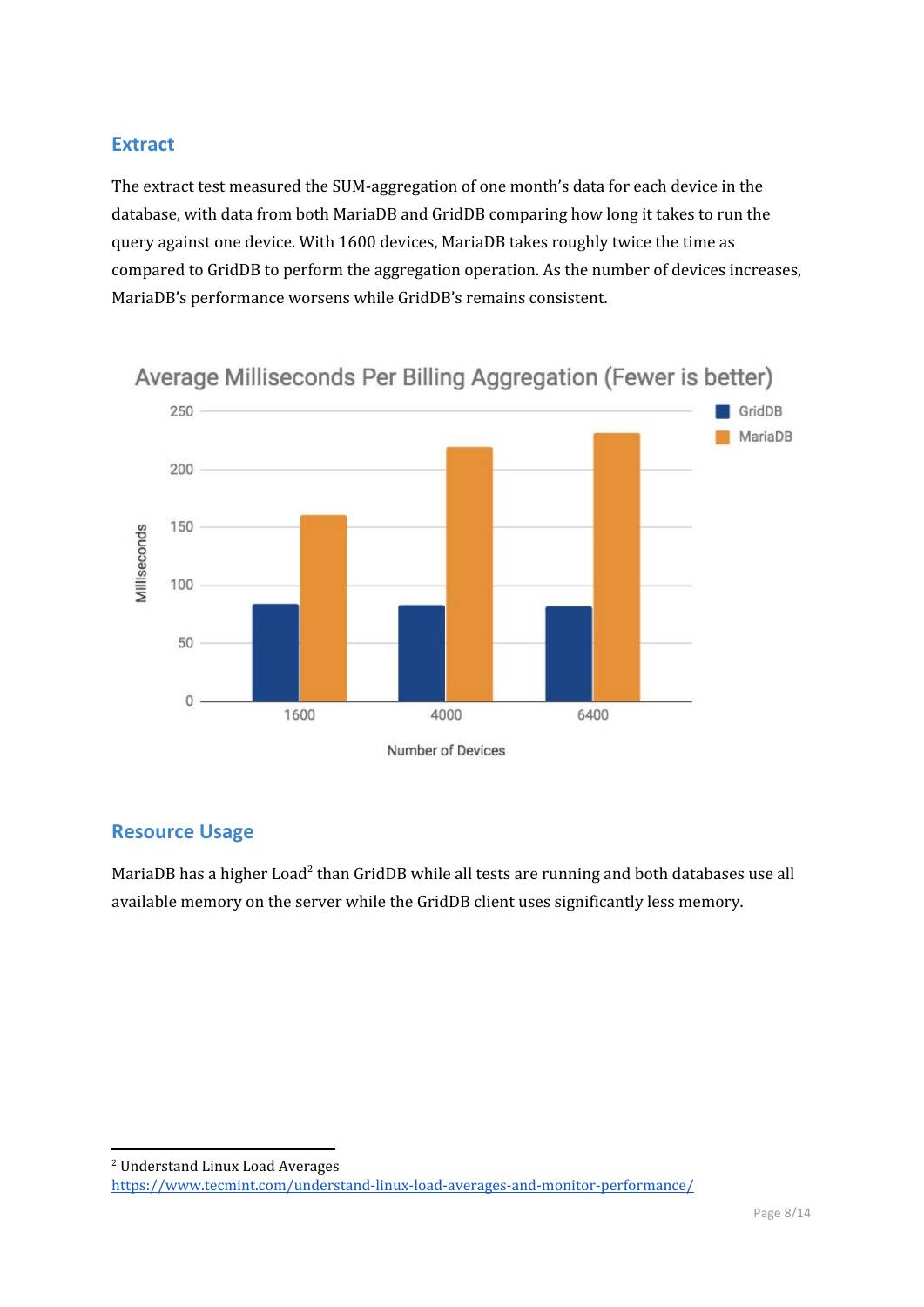#### <span id="page-8-0"></span>**Load Average**



# Client Load Average (Lower is better)

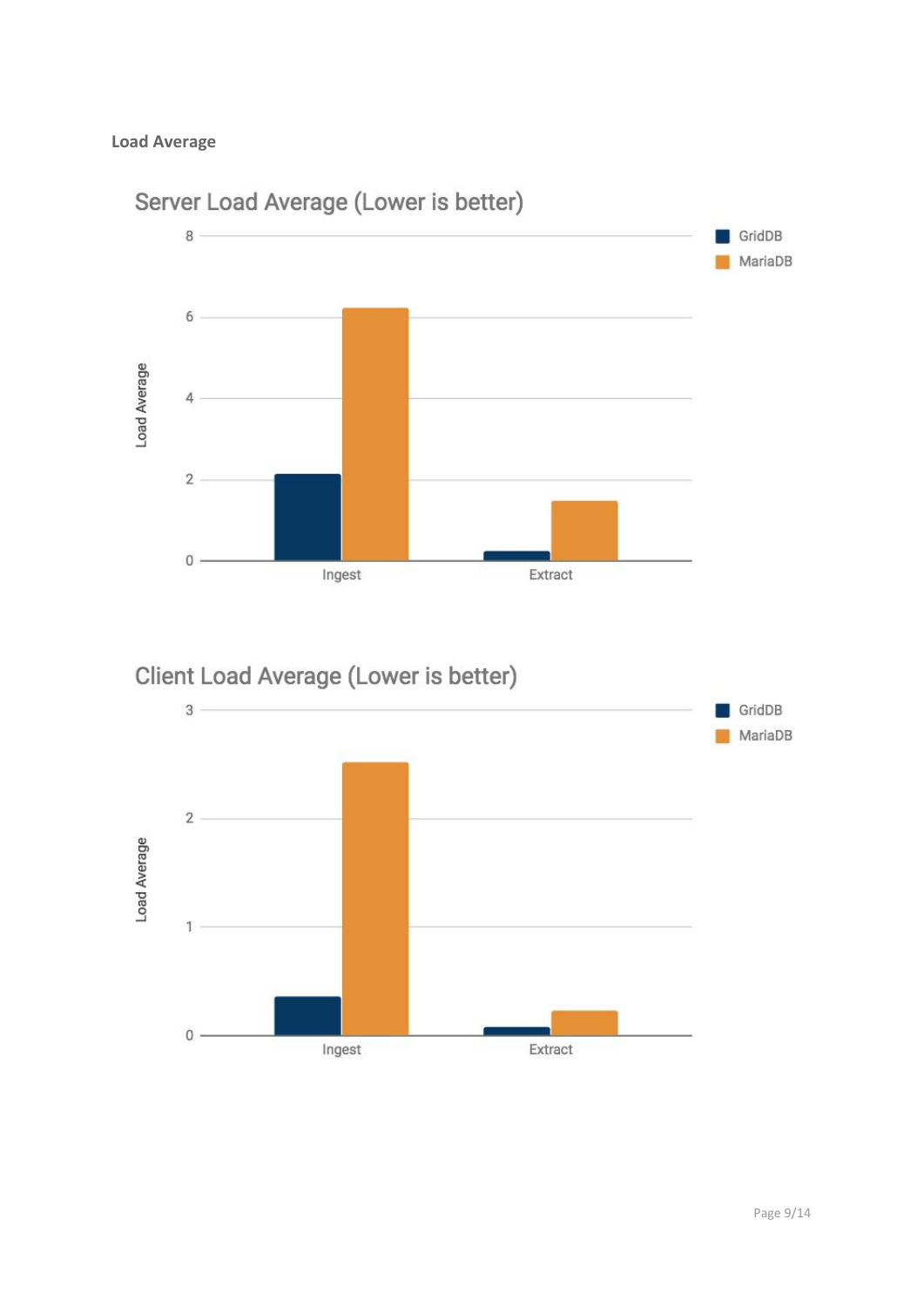#### <span id="page-9-0"></span>**Memory Usage**



# Client Memory Usage (Lower is better)

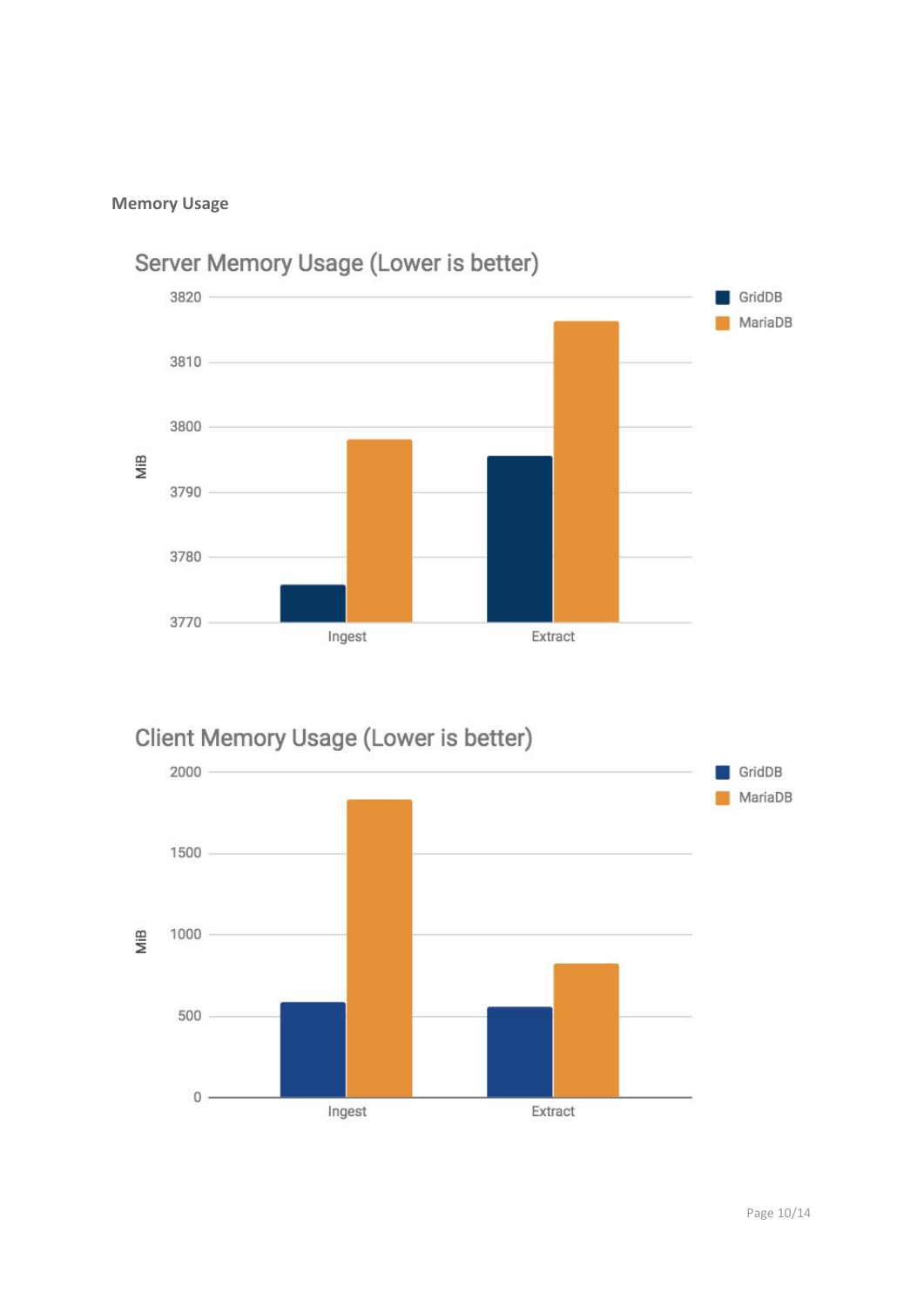### <span id="page-10-0"></span>**Tabular Results**

All tabular results are listed in the order they are shown.

| Throughput for Ingest Operations Per Second (More is better) |  |  |
|--------------------------------------------------------------|--|--|
| <b>Operations</b>                                            |  |  |
| 2,423.3                                                      |  |  |
| 31,916.3                                                     |  |  |
|                                                              |  |  |

| <b>Milliseconds Per Billing Aggregation (Fewer is better)</b> |          |                     |  |
|---------------------------------------------------------------|----------|---------------------|--|
| <b>Number of Devices</b>                                      | Database | <b>Milliseconds</b> |  |
| 1600                                                          | GridDB   | 84.3                |  |
|                                                               | MariaDB  | 160.6               |  |
| 4000                                                          | GridDB   | 82.9                |  |
|                                                               | MariaDB  | 220.0               |  |
| 6400                                                          | GridDB   | 82.6                |  |
|                                                               | MariaDB  | 231.4               |  |

| <b>Server Resource Usage</b> |          |              |           |                    |
|------------------------------|----------|--------------|-----------|--------------------|
|                              | Database | Load Average | CPU Usage | <b>Memory Used</b> |
| Ingest                       | GridDB   | 2.16         | 86.7%     | 3775 MB            |
|                              | MariaDB  | 6.24         | 74.3%     | 3798 MB            |
| Extract                      | GridDB   | 0.23         | 6.1%      | 3795 MB            |
|                              | MariaDB  | 1.47         | 100%      | 3816 MB            |

| <b>Client Resource Usage</b> |          |              |           |                    |
|------------------------------|----------|--------------|-----------|--------------------|
|                              | Database | Load Average | CPU Usage | <b>Memory Used</b> |
| Ingest                       | GridDB   | 0.36         | 22.3%     | 584 MB             |
|                              | MariaDB  | 2.52         | 75%       | 1832 MB            |
| Extract                      | GridDB   | 0.08         | 72%       | 557 MB             |
|                              | MariaDB  | 0.23         | 13%       | 825 MB             |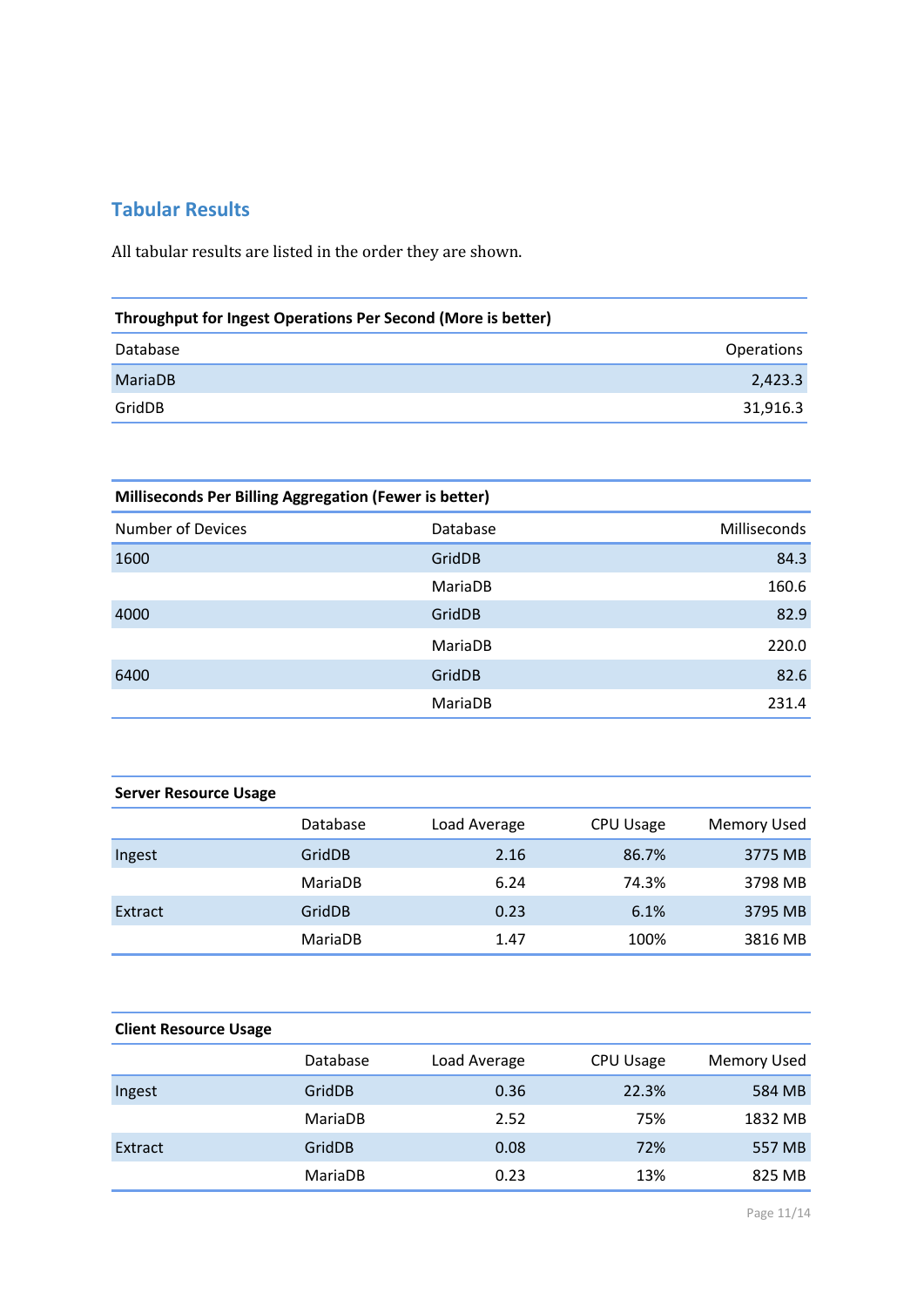# <span id="page-11-0"></span>**Conclusion**

GridDB outperforms MariaDB for both the ingestion and extraction/aggregation workloads while maintaining a lower load average and memory usage. This means GridDB is well suited for billing applications that are typically based on data collected from a large number of sources.

GridDB's performance can be attributed to a number of factors: GridDB's memory-first architecture that enables it to better manage data that stays in memory reducing the amount of I/O requires while it's Key-Container architecture scales better than typical relational data models.

It should be reiterated that this configuration uses only one server instance, which is the typical configuration for MariaDB. It is, however, not an ideal configuration for GridDB, which would see even greater performance and reliability with multiple server nodes. GridDB's ability to scale-out increases reliability and allows GridDB to grow with your data while relational databases are limited to scaling up and the amount of cores, memory and disk that will fit in one physical system.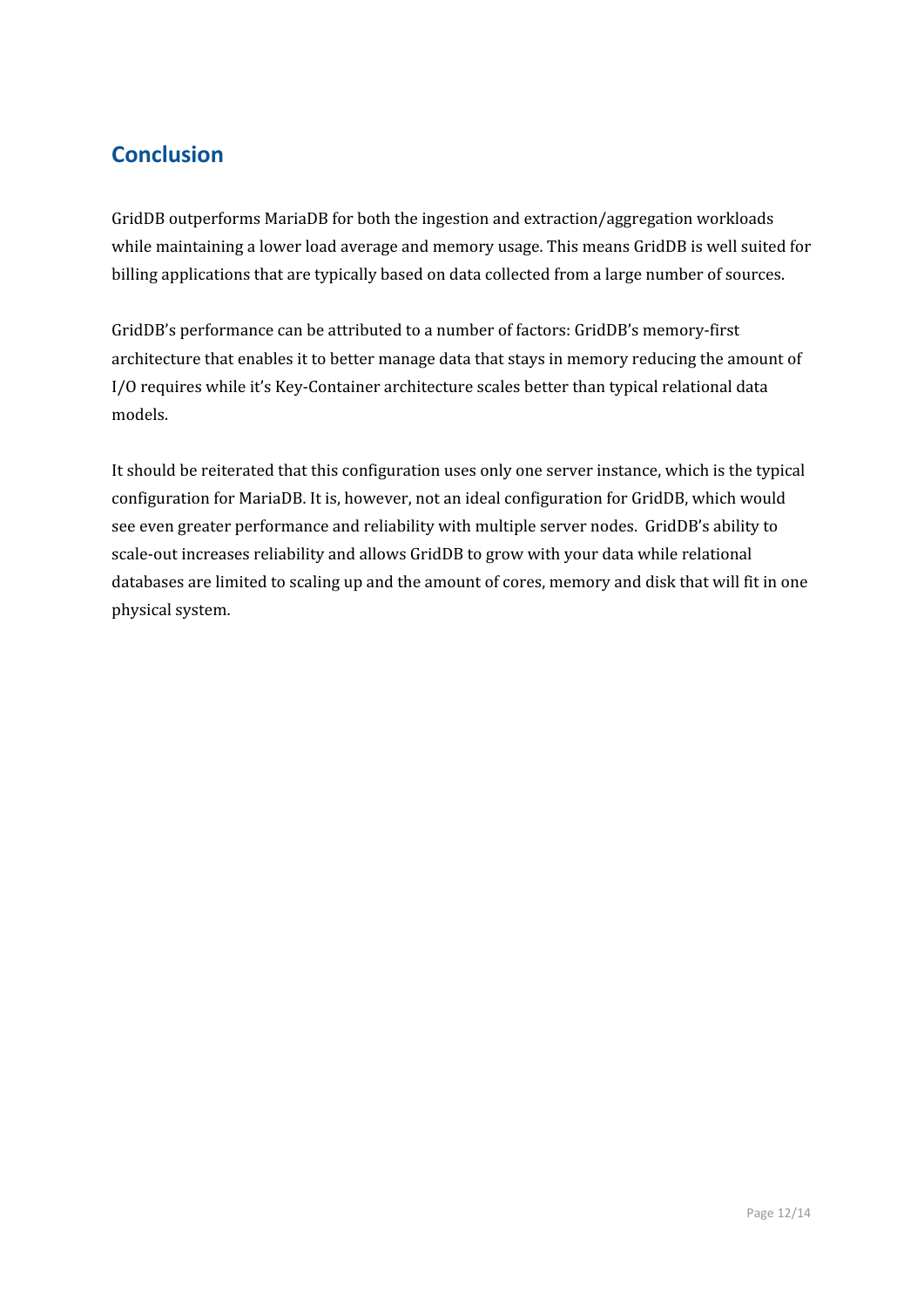# <span id="page-12-0"></span>**Appendices**

### <span id="page-12-1"></span>**SQL Schema**

CREATE TABLE METER\_READS ( meter\_id BIGINT NOT NULL, timestamp DATETIME, usage\_since\_read DOUBLE, usage\_this\_day DOUBLE, usage\_this\_hour DOUBLE, usage\_this\_week DOUBLE, usage\_this\_month DOUBLE, usage\_this\_year DOUBLE, all\_time\_usage DOUBLE, error\_code\_1 BIGINT, error\_code\_2 BIGINT, FOREIGN KEY (meter\_id) REFERENCES METERS(id)

);

CREATE TABLE METERS (

id BIGINT NOT NULL, contact\_name TEXT, email TEXT, number TEXT, description TEXT, address TEXT, city TEXT, state\_province TEXT, last\_reading DATETIME, latitude FLOAT, longitude FLOAT, PRIMARY KEY (id)

);